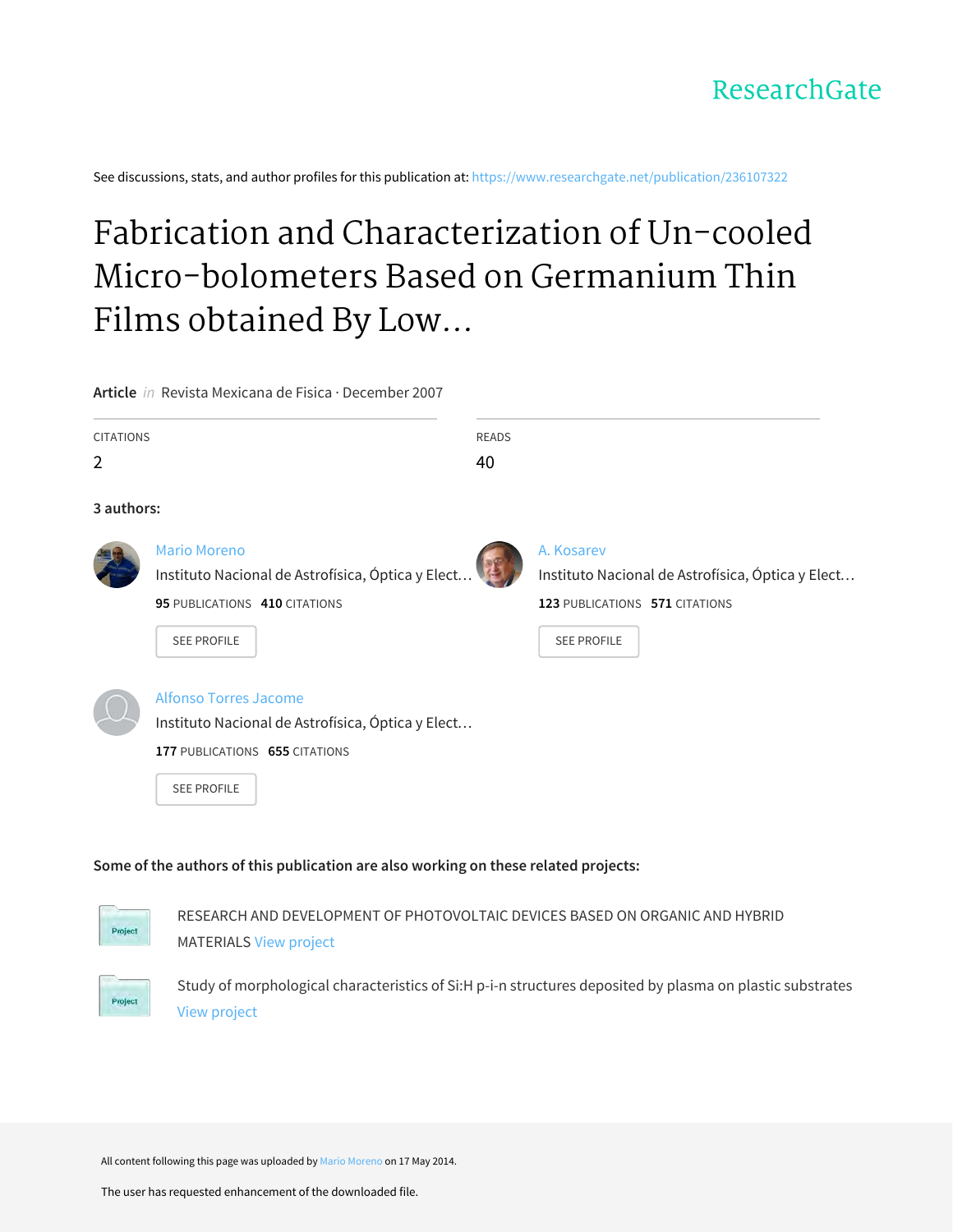## **Fabrication and characterization of un-cooled micro-bolometers based on silicon germanium thin films obtained by low frequency plasma deposition**

M. Moreno, A. Kosarev, and A. Torres *Instituto Nacional de Astrof´ısica, Optica y Electr ´ onica, ´ Apartado Postal 51 - 216, 7200 Puebla, Mexico, ´ email: mmoreno@inaoep.mx*

Recibido el 30 de noviembre de 2006; aceptado el 8 de octubre de 2007

We report the study of a fabrication process and characterization of un-cooled micro-bolometers based on silicon germanium thin films deposited by low frequency PE CVD technique at low temperature and fully compatible with the IC fabrication technology. Surface micromachining techniques were used for the micro-bolometer fabrication onto a silicon wafer. The a- $Si_xGe_{1-x}$ :H thermo-sensing film used in those devices have shown high activation energy providing high thermal coefficient of resistance and improved but still high resistance. We studied the effect on the electrical properties of the device when boron is incorporated in the a- $Si_xGe_{1-x}$ :H film. The temperature dependence of conductivity  $\sigma(T)$ , current-voltage characteristics I(U) and noise spectral density have been measured in order to characterize and compare the performance of micro-bolometers with both types of films: a-Si $_xGe_{1-x}$ :H and a-G $e_xB_ySi_z$ :H.

*Keywords:* Germanium; plasma enhanced chemical vapor deposition; IR detectors.

En este trabajo se reporta el estudio del proceso de fabricación y caracterización de micro-bolómetros no enfriados basados en películas delgadas de silicio germanio depositadas por medio de la técnica PE CVD a baja frecuencia, baja temperatura y completamente compatibles con la fabricación de CI's. Se usaron técnicas de micro-maquinado superficial para la fabricación de los micro-bolómetros sobre obleas de silicio. La película termo-sensora de a- $Si_xGe_{1-x}$ :H usada en estos dispositivos ha mostrado alta energía de activación, dando un alto coeficiente térmico de resistencia y una mejorada pero alta resistencia. Se estudió el efecto en las propiedades del dispositivo cuando boro es incrporado en la película a-SixGe<sub>1−x</sub>:H. Se midió la dependencia de la conductividad con la temperatura, las características corrientevoltaje I(U) y la densidad espectral de ruido, con el objetivo de caracterizar y comparar el rendimiento de los micro-bolometros con los dos ´ tipos de películas: a- $Si_xGe_{1-x}$ :H y a- $Ge_xB_ySi_z$ :H.

*Descriptores:* Germanio; depósito químico en fase vapor asistido por plasma; detectores infrarojos.

PACS: 61.72.Tt; 81.15.Gh; 07.57.Kp

### **1. Introduction**

The incorporation of surface micro-machining techniques for thin films in the Silicon IC fabrication technology have resulted in the development of low cost and reliable night vision systems based on un-cooled thermal detectors. Among the thermal detectors used in these systems, the bolometer is one of them. A bolometer is an IR sensor and its operation is based on the temperature increase of its thermosensing film by the absorption of incident IR radiation. The change in temperature causes a change in its electrical resistance. The main requirements for the thermo-sensing materials used in micro-bolometers are: a high value of the temperature coefficient of resistance, TCR  $(\alpha(T))$ , defined as  $\alpha(T) = (1/R)(dR/dT)$ , moderate resistivity, low noise and compatibility with standard IC fabrication processes. Several materials have been used as thermo-sensing elements in micro-bolometers; the most employed are vanadium oxide, amorphous and polycrystalline semiconductors, and some metals [1–5]. Those materials have shown good characteristics, but also some disadvantages. Vanadium oxide presents a high value of TCR, but it is not a standard material in IC technology. Metals that are compatible with the standard IC fabrication technology present a low resistance, but have low values of TCR. Amorphous semiconductors (a-Si:H) have shown a high value of TCR and are fully compatible with the silicon technology. However, intrinsic amorphous semiconductors have a very high resistance. In order to reduce the high resistance of amorphous materials, boron doping has been employed [1]. In our previous work [6–8] a- $Si_xGe_{1-x}$ :H films obtained by PE CVD were used as thermo-sensing layers in the fabrication of micro-bolometers, providing high activation energy and improved but still high resistance. In this work we study the effect in the micro-bolometer performance characteristics when a- $Ge_xB_ySi_z$ :H (with boron) is used as thermo-sensing film and we made a comparison with the characteristics of the micro-bolometer with an intrinsic germanium thermosensing film (a- $Si_xGe_{1-x}$ :H).

#### **2. Experimental details**

The micro-bolometer fabrication process is as follows. A 200 nm-thick  $SiO<sub>2</sub>$  layer was deposited by CVD on a c-Si wafer and a 2.5  $\mu$ m-thick aluminum sacrificial layer was deposited by e-beam evaporation and patterned with wet etching. A 0.8  $\mu$ m-thick SiN film was deposited at 350°C by low frequency (LF)PECVD. The SiN film is patterned by reactive ion etching (RIE) in order to form a SiN bridge over the aluminum pattern. Titanium (Ti) pads that were 0.2  $\mu$ m-thick were de-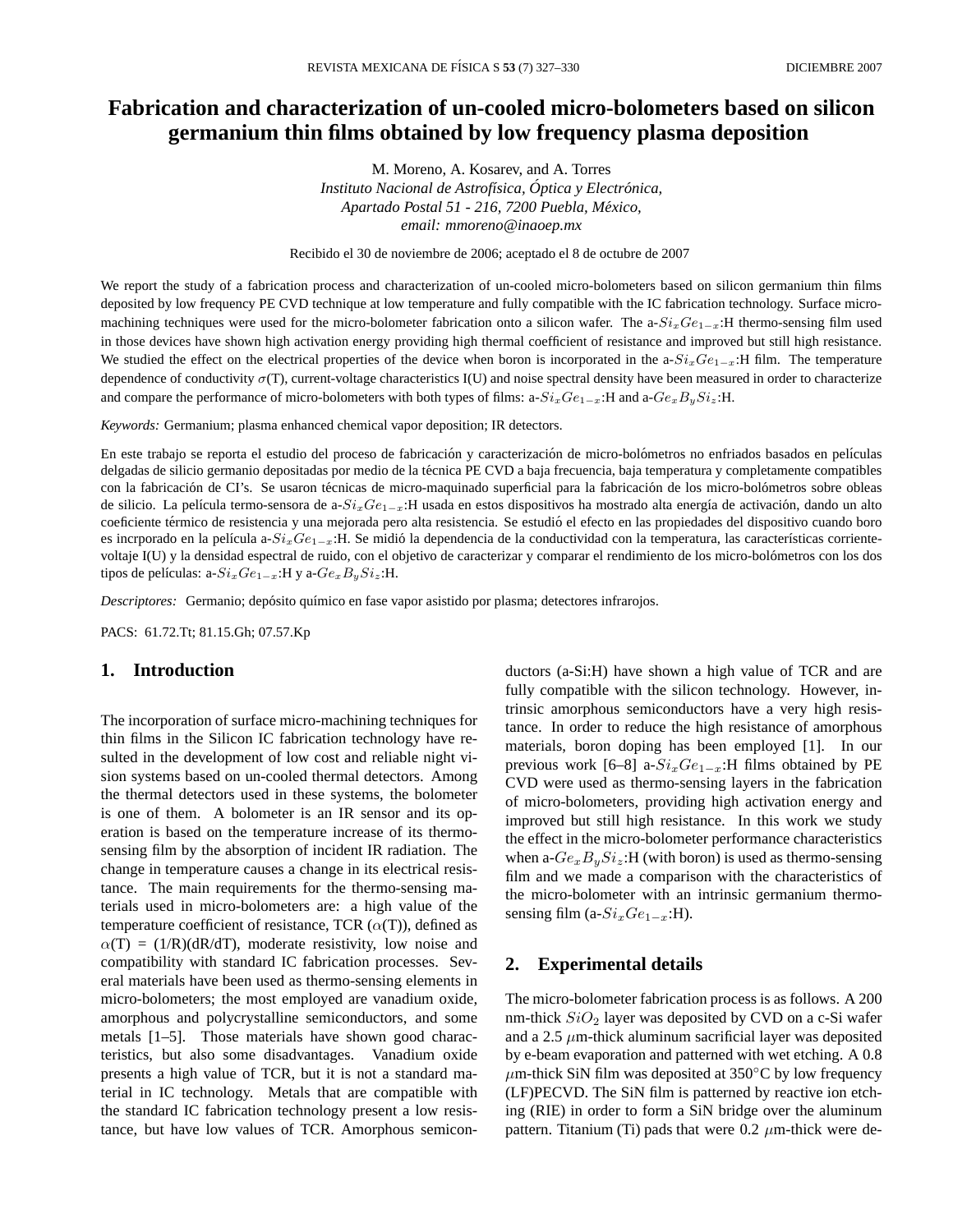

FIGURE 1. a) Micro-bolometer structure. b) SEM photograph of one micro-bolometer.

posited by e-beam evaporation over the SiN bridge. A 0.5  $\mu$ m-thick thermo-sensing film a- $Si_xGe_{1-x}$ :H was deposited over the Ti pads by LF PECVD technique at a frequency f=110 kHz, temperature T=300◦C, power W=350 W and pressure P=0.6 Torr. The a- $Si_xGe_{1-x}$ :H film was deposited from a  $SiH_4$  (100%)+ $GeH_4$  (100 %)+ $H_2$  (100%) mixture with gas flows:  $Q_{SiH4}$ =25 sccm,  $Q_{GeH4}$  =25 sccm,  $Q_{H2}=1000$  sccm. This results in a  $Ge$  content of 88%, Si content of 11.7% and  $H$  content of 0.3% in the film, those values were obtained by SIMS. The thermo-sensing film was covered with a 0.2  $\mu$ m-thick SiN film deposited by LF PECVD. The active area was patterned by RIE, and finally, the aluminum sacrificial layer was removed with wet etching.

The boron alloy thermo-sensing film (a- $Ge_xB_ySi_z$ :H), was deposited with the conditions used for the previous film, with different gas mixture. The a- $Ge_xB_ySi_z$ :H film was deposited from a  $SiH_4$  (100%)+ $GeH_4$  (100%)+ $B_2H_6$ (1% in Hydrogen) mixture with gas flows:  $Q_{SiH4}$ =50sccm,  $Q_{GeH4}$  =50 sccm,  $Q_{B2H6}$ =5 sccm. This results in a Ge content of 67%, Si content of 6%, B content of 26% and H content of 1% in the film, those values were obtained by SIMS. The active area of the thermo-sensing layer is  $A_b = 70 \times 66 \ \mu \text{m}^2$ . A sketch of the micro-bolometer is shown in Fig. 1a and a SEM photograph of the device is shown in Fig. 1b.

The performance of the devices was determined through the measurement of I(U) characteristics in dark and under IR illumination from a "Globar" source which provides an intensity I=5.3×10<sup>-2</sup> W/cm<sup>2</sup> on the sample surface. The sample was placed in a vacuum thermostat ("MMR Inc.") with a Zinc Selenide window (ZnSe) which has a transmission percentage of 70 % in the range of  $\lambda$ =0.6-20  $\mu$ m. I(U) measurements were performed at a pressure  $P \approx 10$ mTorr at room temperature with an electrometer ("Keithley"- 6517-A) and the applied voltage was varied from 0 to 7 V. The responsivity was calculated from I(U) results. Noise measurements in the micro-bolometers were made using a lock-in amplifier ("Stanford Research Systems" - SR530). The noise of the system and the total noise (system  $+$  cell noise) were measured separately, and a subtraction of both was made in order to obtain the noise of the device. The detectivity was calculated from I(U) characteristics and noise results.

#### **3. Results and discussion**

Figure 2 shows the conductivity dependence with temperature when temperature increases and decreases from 300 to 400 K of the a- $Si_xGe_{1-x}$ :H and the a- $Ge_xB_ySi_z$ :H thermo-sensing films, respectively. The slope of those curves is the activation energy  $(E_a)$ . The  $E_a$  of the a- $Si_xGe_{1-x}$ :H thermo-sensing film measured in a test structure is  $E_a$ =0.34 eV providing a TCR =0.043 K<sup>-1</sup> and the



FIGURE 2. Temperature dependence of conductivity of thermosensing layer a) a- $Si_xGe_{1-x}$ :H film b) a- $Ge_xB_ySi_z$ :H film.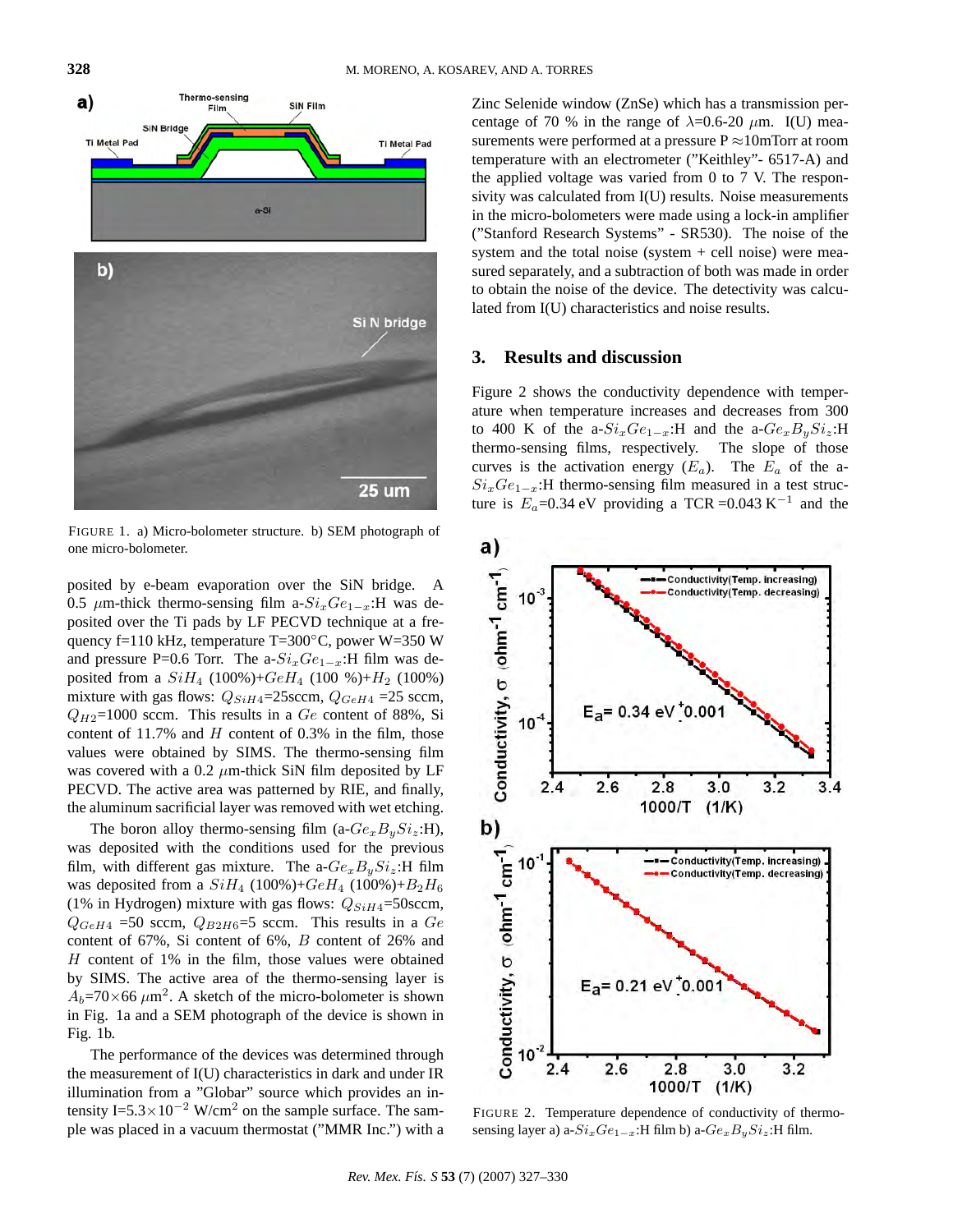

FIGURE 3. I(U) characteristics of the micro-bolometer with a) a- $Si_xGe_{1-x}$ :H film and b) a- $Ge_xB_ySi_z$ :H film.



FIGURE 4. Responsivity of the micro-bolometer with a) a- $Si_xGe_{1-x}$ :H film and b) a- $Ge_xB_ySi_z$ :H film.



FIGURE 5. Current noise spectral density (NSD),  $I_{noise}$  as a function of frequency, of the system + the micro-bolometer cell, the system and the micro-bolometer cell with a) a- $Si_xGe_{1-x}$ :H film and b) a- $Ge_xB_ySi_z$ :H film.

conductivity at room temperature  $(\sigma_{RT})$  is  $\sigma_{RT}$ =6×10<sup>-5</sup> ohm<sup>-1</sup>cm<sup>-1</sup>, while the E<sub>a</sub> of the a- $Ge_xB_ySi_z$ :H thermo-sensing film is  $E_a$ =0.21 eV, providing a TCR = 0.027 K<sup>-1</sup> and  $\sigma_{RT}$ =1.3×10<sup>-2</sup> ohm<sup>-1</sup>cm<sup>-1</sup>. Current-voltage, I(U) characteristics in dark and under IR illumination are shown in Fig. 3 for both micro-bolometers with the a- $Si_xGe_{1-x}$ :H and the a- $Ge_xB_ySi_z$ :H thermosensing films, respectively. Linear I(U)characteristics are observed for both devices as it is demonstrated in the insert in Figs. 3a and 3b. Figure 4 shows the current responsivity of the micro-bolometers with the a- $Si_xGe_{1-x}$ :H and a- $Ge_xB_ySi_z$ :H thermo-sensing films, respectively. Current responsivity  $R_I$  is defined as  $R_I = (I_{IR} - I_D)/I_0$ , where,  $I_{IR}$  is the current under IR illumination,  $I_D$  is the dark current, and  $I_0$  is the incident IR intensity.  $R_I$  is one order of magnitude less in the a- $Si_xGe_{1-x}$ :H film micro-bolometer than in the a- $Ge_xB_ySi_z$ :H film micro-bolometer.

The current noise spectral density (NSD) is shown in Fig. 5 as a function of frequency for both microbolometers, where  $I_{noise}^{cell+system}(f)$  is the NSD measured in the micro-bolometer cell together with the measuring system,  $I_{noise}^{system}(f)$  is the NSD measured in the system without the micro-bolometer cell and a substraction of both is made in order to obtain the NSD of the micro-bolometer cell,  $I_{noise}^{cell}(f) = I_{noise}^{cell+system}(f) - I_{noise}^{system}(f)$ . The  $I_{noise}^{cell}(f)$